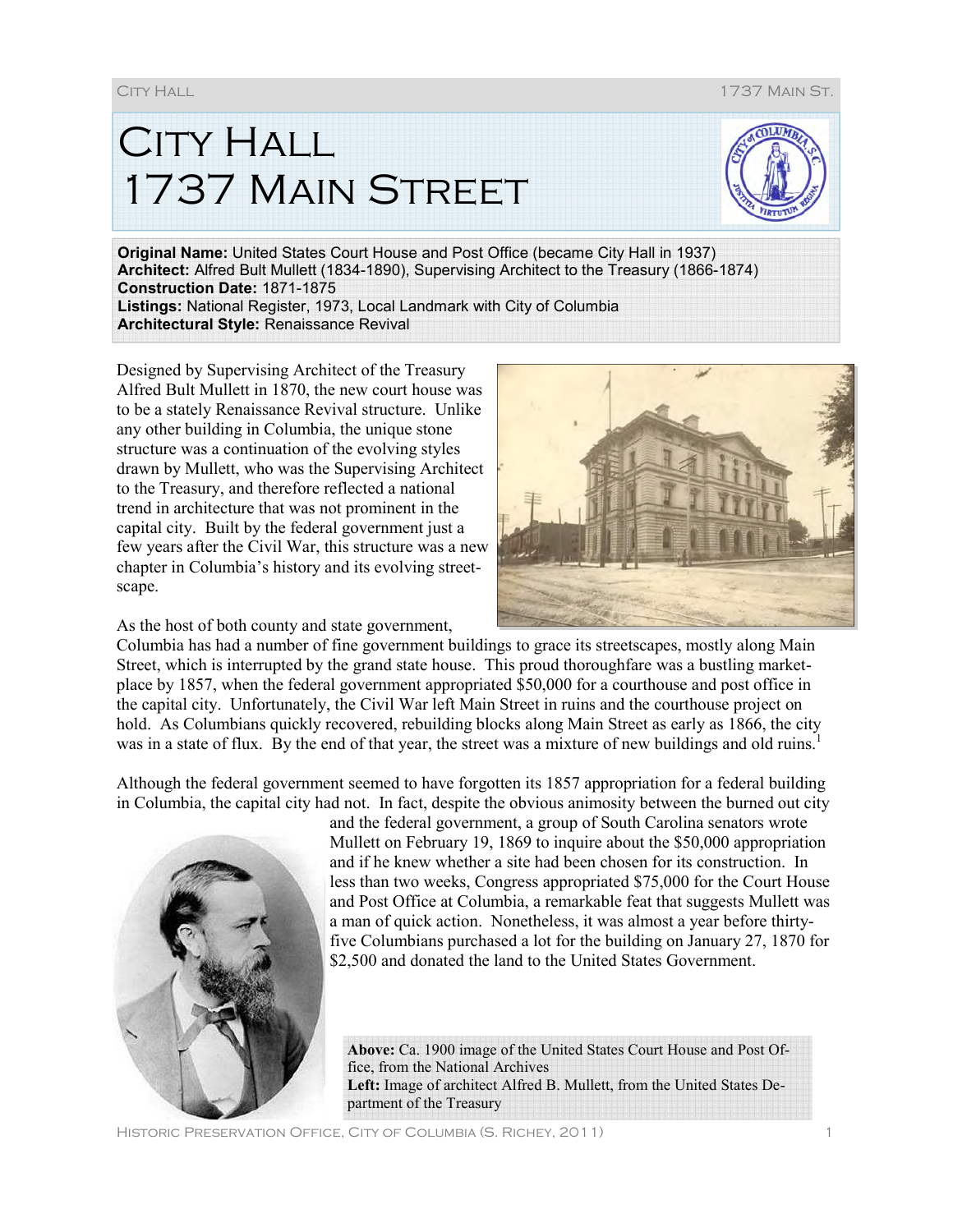The building site was on the southwest corner of Laurel and Richardson (now Main) Streets. On a slight hilltop, the location was already home to a brick building that was soon razed, and it offered the advantages of both breezes and views toward the river on the west. Main Street was the site of the most devastation during the burning of the city during Sherman's 1865 march, but it had already undergone a building boom in the years after the fire. By the 1870s, the block to house the new courthouse, the 1700 block of Main Street, was at the northern end of a growing retail, banking and business district. The location was also six blocks north of the granite state house, a discreet enough distance so as not to compete with the large building.

Within six months of the land donation for the court house, Mullett had its plans and specifications completed. His general description for the building indicated it would be three stories high, on a basement constructed of stone with a concrete foundation. The superstructure was to be built of brick, and faced on the exterior with cut granite, with grand ornamental embellishments such as rustication, a variety of window pediments, a heavy denticulated cornice and quoins. The entire building was to be "fireproof; the floors being carried on iron beams with brick arches between. The roof to be of iron covered with slate." Pine floors, oiled hardwood trim, doors, and windows with plate glass and iron stairs with stone

treads would complete the interior, while the exterior would receive a handsome tower on the Main Street side, for a total estimated project cost of \$285,161.

Unfortunately, the delay of the project required the \$75,000 appropriation to be carried over from 1869 to 1870 and then again to 1871, when the language changed to state that the full cost of the building could not exceed the appropriation. Mullett soon created "Design No. 2" for the Court House and Post Office, which would cost \$74,706.95, just \$294.05 less than the allotted amount. His second design was decidedly modest. It was only two stories on a basement, which would be of rubble stone on concrete, with the superstructure built of brick "of perfectly plain character." The first floor would be fireproof, but the second floor interior walls and roof would be timber. The ornate stone cornice would be lost and replaced with a galvanized metal cornice covered with tin. Floors, doors, windows and trim would be pine timber, the windows glazed with "American glass" and all woodwork to be "painted and finished in a plain and substantial manner." Mullett's lack of enthusiasm about the second building is somewhat obvious in his matter of fact description, with the use of the word "plain" repeated several times. Considering Mullett's body of work, which often included heavily ornate buildings decorated on all four sides, this sparse "Design No. 2" must have been a rather unwelcome change.



**Above:** Original 1870 plan for the building, Laurel Street side. The tower was never constructed. **Below:** The modest "Design No. 2" by Mullett, showing Laurel Street side.

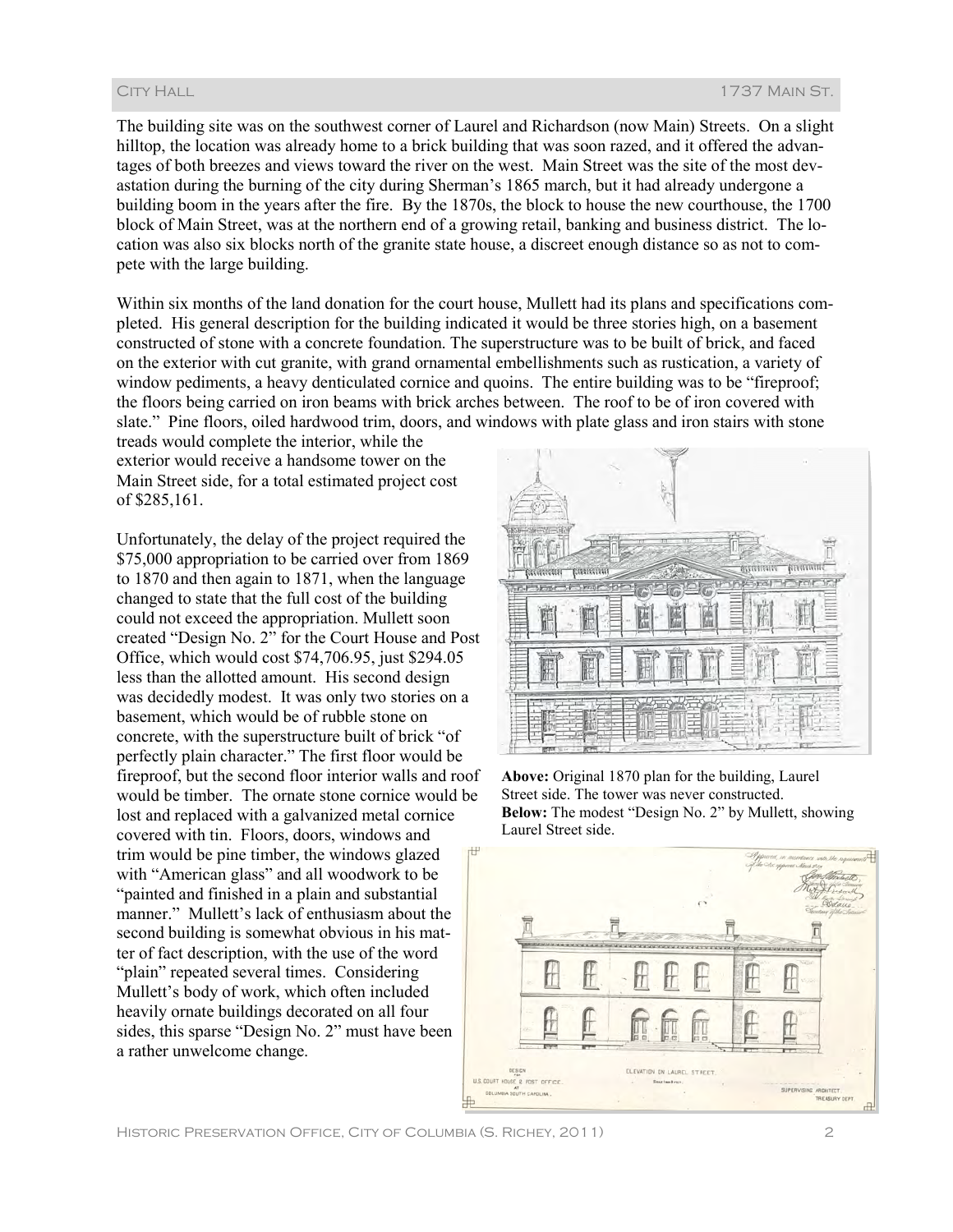Mullett must have sensed a potential to influence Congress, however, as he designed the basements of the buildings to be built the same way, except for the use of more elaborate materials. This design would allow the building site to be prepared and the basement to be constructed, allowing plenty of time for Mullett to push for a larger appropriation. In fact, Mullett commented that his desire had been to have a "first-class granite building," but these plans "have been necessarily abandoned," and a building designed that "will be entirely inadequate for the accommodation of the officers for whose use it is intended, for the proper transaction of the public business, and unsatisfactory to the citizens of Columbia, who gave the property under the assurance that a suitable edifice would be erected." He further warned that it "will be not only discreditable itself as a Government building, but conspicuously so, in comparison with the magnificent though unfinished Statehouse in its immediate vicinity." He strongly requested a repeal of the limitation on the cost of the building before the completion of its foundation. Mullett continued to request appropriations throughout the construction of the building and received enough to cover the completion of a "first-class granite building" through Congressional appropriations in 1872, 1873, 1874 and 1875.

The first order of business for Mullett was hiring a Superintendent Architect and a Disbursing Agent for the construction. They would both live in Columbia and work on site, with the former in charge of handling all practical aspects of construction and the latter handling all monetary transactions related to the building. Mullett found a steadfast Disbursing Agent in Cyrus H. Baldwin, who remained with the project from start to finish, but went through five different men for the Superintendent Architect position, beginning with T.H. Oakshott. Despite this ongoing personnel issue, work began on the site of the building by fall of 1871. Bids were opened for dimension granite, rubble stone, concrete and sand. The Fairfield Quarry, in South Carolina, sent a sample of their stone as part of their bid, which Oakshott described to Mullett as "very clear color, free and even in the grain and I think an excellent granite to work…The price however asked for the stone I think excessive." The quarry used for the state house also put in a bid, but the architect described it as full of stripes and splotches, and also prohibitively expensive. Mullett's request for bids for cut stone, sent out before Congress awarded additional appropriations, suggests that Mullett must have had some inside knowledge about forthcoming funds. He eventually chose the beige granite from Fairfield County.

By October 14, 1871, Oakshott completed excavation on the site and reported the finding of hard red clay mixed with sand, which could serve as a natural solid foundation if it was rammed or exposed and allowed to harden. Concrete and basement stone work were laid by late October or early November. Oakshott corresponded regularly with Mullett, who was in Washington, D.C., and appeared to be a very competent worker. Unfortunately, he was transferred to Charleston to become the Superintendent Architect of the new United States Custom House around December 1871, and was replaced by L.S. Kingsley. By January, the basement stone work was completed.

The site required at least the fifteen stone cutters at work in January, but they soon caused significant problems for the project. Brought in from other areas, most likely the northeast with at least one from New York, the stone cutters demanded a higher salary than local stone cutters, exactly fifty cents more than the \$4.00 a day salary of the locals. The lower wage earners were disgruntled with the difference in pay and apparently retaliated by doing inferior work. Kingsley recommended a raise for the workers but they held a strike. Despite the strike, work progressed, but Mullett disapproved of Kingsley's handling of the situation, and on April 12, 1872 Kingsley resigned. Stone-cutters employed at the court house site were upset about more than just wages. Their hours were increased from nine to ten per day, despite the 1868 law allowing only an eight-hour workday for government employees. *The Daily Phoenix* newspaper in Columbia reported that the federal government had "a great number of stone cutters" employed at the site, who "formed a combination, stopped work, and were discharged."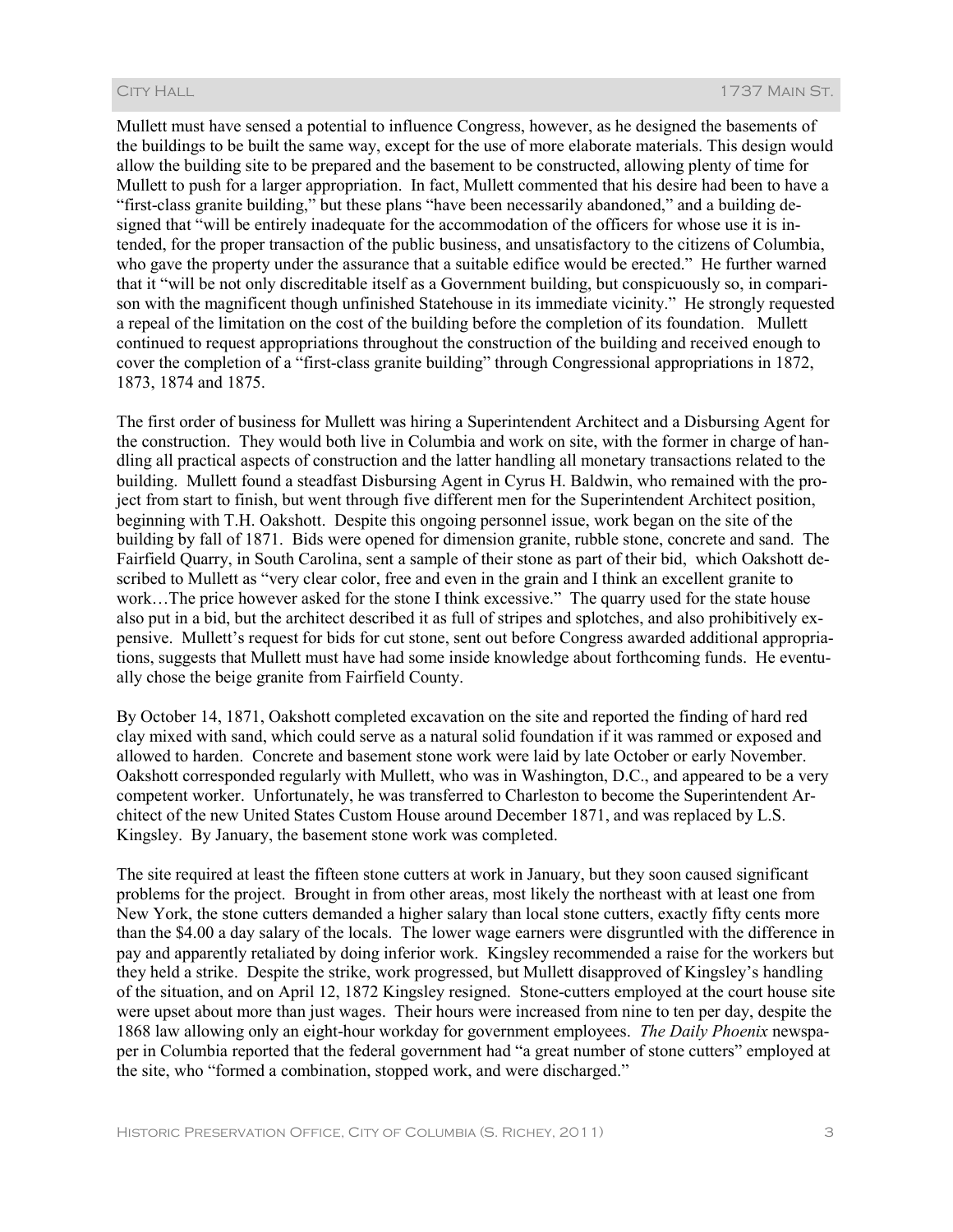## City Hall 1737 Main St.

A group of them traveled up to Washington, D.C. in late March to protest their firing. They gained an audience with the President of the United States, General Ulysses S. Grant, who "promised to use his efforts to obtain pay for the extra work performed by these men."<sup>2</sup> It was perhaps this presidential investigation that expedited the resignation of Kingsley.

Construction on the court house and post office reached a peak between May and October of 1872, with receipts for supplies and construction steadily increasing. The largest expenditures by far were for the granite cutting and the granite itself. Receipts for iron beams and iron castings in August 1872 suggest that work on interior floors began around that time, as Mullett's design called for iron beams with brick arches to form the floor supports. Brick purchases in 1872 likely went for the first story while a second large order in 1873 probably marked the construction of the second story floor.

While Columbians undoubtedly had mixed feelings about the federal government building along Main Street, one prominent local businessman and neighbor, John Seegars, hosted a dinner for the stonecutters



President Ulysses S. Grant, image from the U.S. Library of Congress

and blacksmiths employed at the site. Toasting the party of nearly 60 workers at his new saloon on October 3, 1873, German-born Seegars welcomed them with an abundance of cigars and beer, no doubt some of his own brew. He had long had a brewery nearby within the 1600 block of Main Street, which he ran with his son-in-law Christopher Habenicht. Robert Hall spoke for the workers and remarked that "although our profession is hard and cold, our hearts are warm." He went on to toast "Harry and Chris" who were apparently the favorite bartenders of the workers during their time in Columbia. After rounds of songs and a bagpipe performance, the party finally broke up around midnight, after a splendid evening of "harmony" and "mirth."<sup>3</sup> Although it took a large workforce, the construction of the building left few clues as to the identities of these workers, who are referred to in receipts as simply "employees." The identity of at least one stone cutter is known however; John Bulbert was from Brooklyn, New York and was working here as late as November 1873, but a later advertisement in the local paper sought any information about him, as his dying mother was trying to reach him.<sup>4</sup> Perhaps Bulbert left the tumultuous position at the court house to find steadier work elsewhere. By December 1873, the stone cutters organized again against a new push to reduce their wages from \$4.00 per day to \$3.50 per day.<sup>5</sup>

By June 12, 1874, the building was ready for interior appointments, suggesting that by that time the roof and exterior walls were largely complete. By November 24, 1874, architect Alfred B. Mullett tendered his resignation as Supervisory Architect to the Treasury during a confrontation with the Secretary of the Treasury. Frustrated after years of fighting for appropriations and contracts and having repeated denials of requests for wage increases for his employees, Mullett reached the final breaking point during his argument with the Secretary.<sup>6</sup>

In May 1875 a United States District Court Judge visited the nearly complete court house and was both mortified and disappointed in the building. While the exterior was "all that good taste could desire," internally it was a "failure." Judge Bryan was irritated that the post office had the place of honor on the first floor, the Internal Revenue Collector and other office held the spacious second floor while one of the government's "grand departments—the judiciary—has been stuck up in the cock-loft." *The Daily Phoenix* editor Julian Selby went on to elaborate on Judge Bryan's reaction by stating that the building was to be an "ornament to the town" and a representative of the federal government and that he sincerely hoped that the building would be corrected by the new architect, since Mullett was in "sweet retire-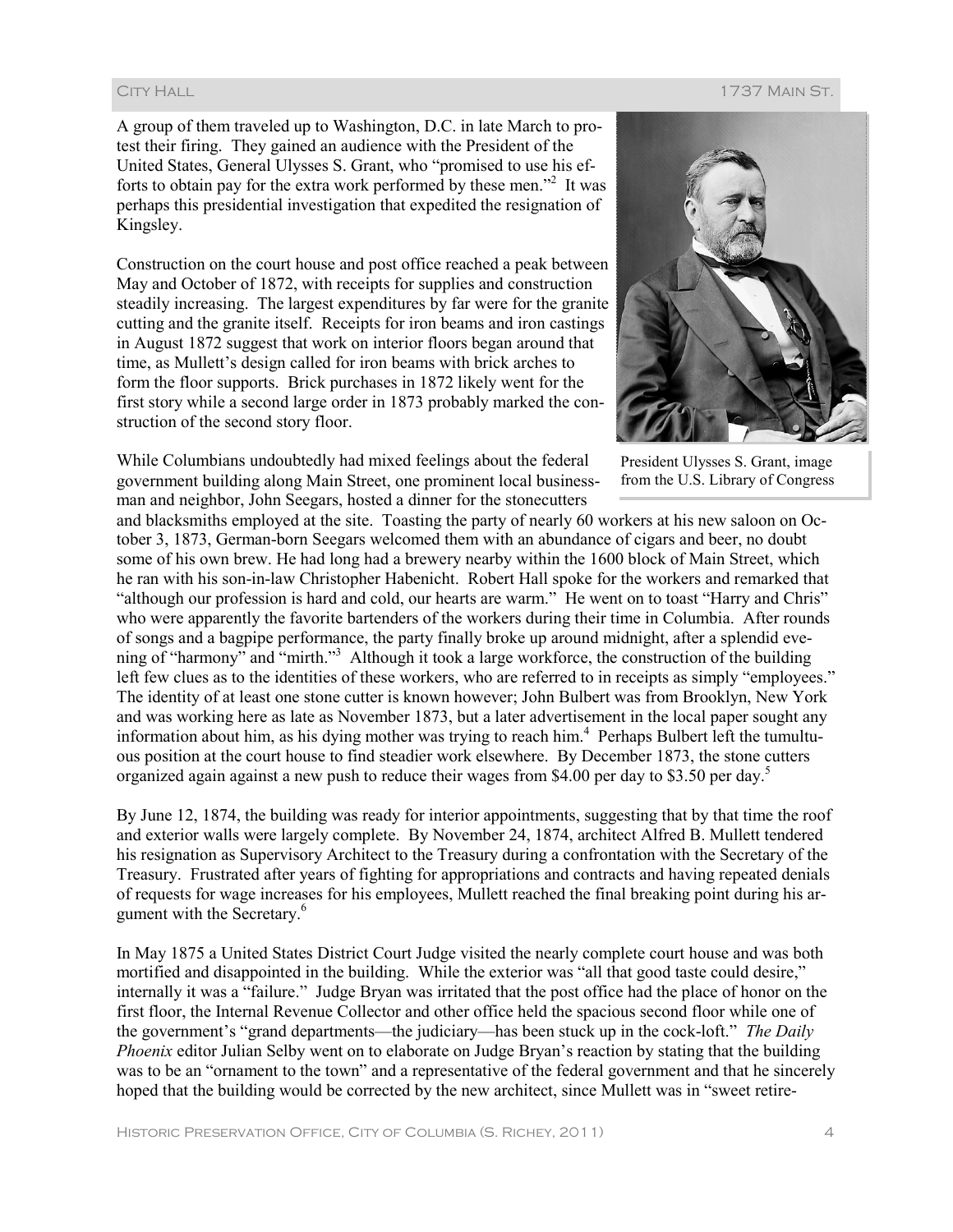ment." Selby prophesied that "This building will last a thousand years, for it is constructed of our native granite," and will suit the needs of the government for years to come. The Courts of the Union, he argued, "should occupy their dignified position on the second floor, and place the small fry up-stairs."<sup>7</sup> Surprisingly, not a word was mentioned about the postmaster, Charles Wilder, appointed in 1869 by President Grant and the first African-American postmaster in Columbia. According to Mullett's drawings, he had a large office and a private room, occupying the southwest corner of the first floor. He held the postmaster position into the 1880s, long after Reconstruction was over.<sup>8</sup>

Despite these protests to the interior arrangement, the building did not receive additional work or rearranging, and the grand court room of the third story remained in place. Work on the United States Court House and Post Office officially ended around July 4, 1875. The workers were installing the eagletipped flagstaff on the building, upon which flew the United States flag, and which, in an apparent surprise to *The Daily* 



Postmaster Charles Wilder, pictured around 1868

*Phoenix* editor, caused no dissatisfaction. Ten years after the Civil War's completion, the national flag's installation, which was to be permanent, did not raise any admonition from Columbians. The workers gathered in the post office section of the building that day, resting on carpenters' benches and tool boxes, and issued an "arrest" of Charles E. Kirk, the master mechanic at the site, and a former Confederate soldier for South Carolina. He had to appear and answer various complaints against him, and was sentenced "to wear through life a massive and elegant gold hunting watch," which they had inscribed "Presented to C.E. Kirk by the mechanics of the United States Court House and Post Office, Columbia, S.C. July 4, 1875."<sup>9</sup>

The court house in Columbia was Alfred B. Mullett's only contribution to the city, but although his career with the federal government ended abruptly, Mullett expressed relief at the end of the stressful job. His physical and mental health were apparently suffering at the time, and he had been responsible for the design and construction oversight of 33 buildings during his tenure, as well as the maintenance, renovations and repairs of well over 100 federal buildings. He felt he had gotten every major federal building project either completed or well on its way, and all of the government buildings in good repair, largely thanks to his installation of regular maintenance at the buildings. By 1874 the State, War and Navy Building in Washington, next to the White House, was well underway, and is now recognized as among the best of Mullett's designs. Mullett went into private practice with his two sons after his resignation from the government, but at age 56, in 1890, he committed suicide.

Mullett's highly detailed designs have often been overlooked, but his use of traditional European influences exemplifies the Second Empire, Renaissance Revival style. Despite the apparent sturdiness of the many buildings Mullett designed, by the mid 1900s almost half of his buildings had been demolished in the name of progress. Fortunately for Columbia, when the building was threatened with demolition in 1932, Mayor L.B. Owens proposed a trade, swapping the land west of the building for ownership of the former court house. The City did not formally move into the building until 1937, after the federal government completed its new federal courthouse next door.<sup>10</sup> During renovations in 1973, while working as a researcher for the S.C. Department of Archives and History, Florence Bacher Myers discovered the drawings of the Court House, which had been stored in brown paper wrapping in the building, and had not been seen in decades, apparently. The 43 drawings were given to the state archives, the building was

## City Hall 1737 Main St.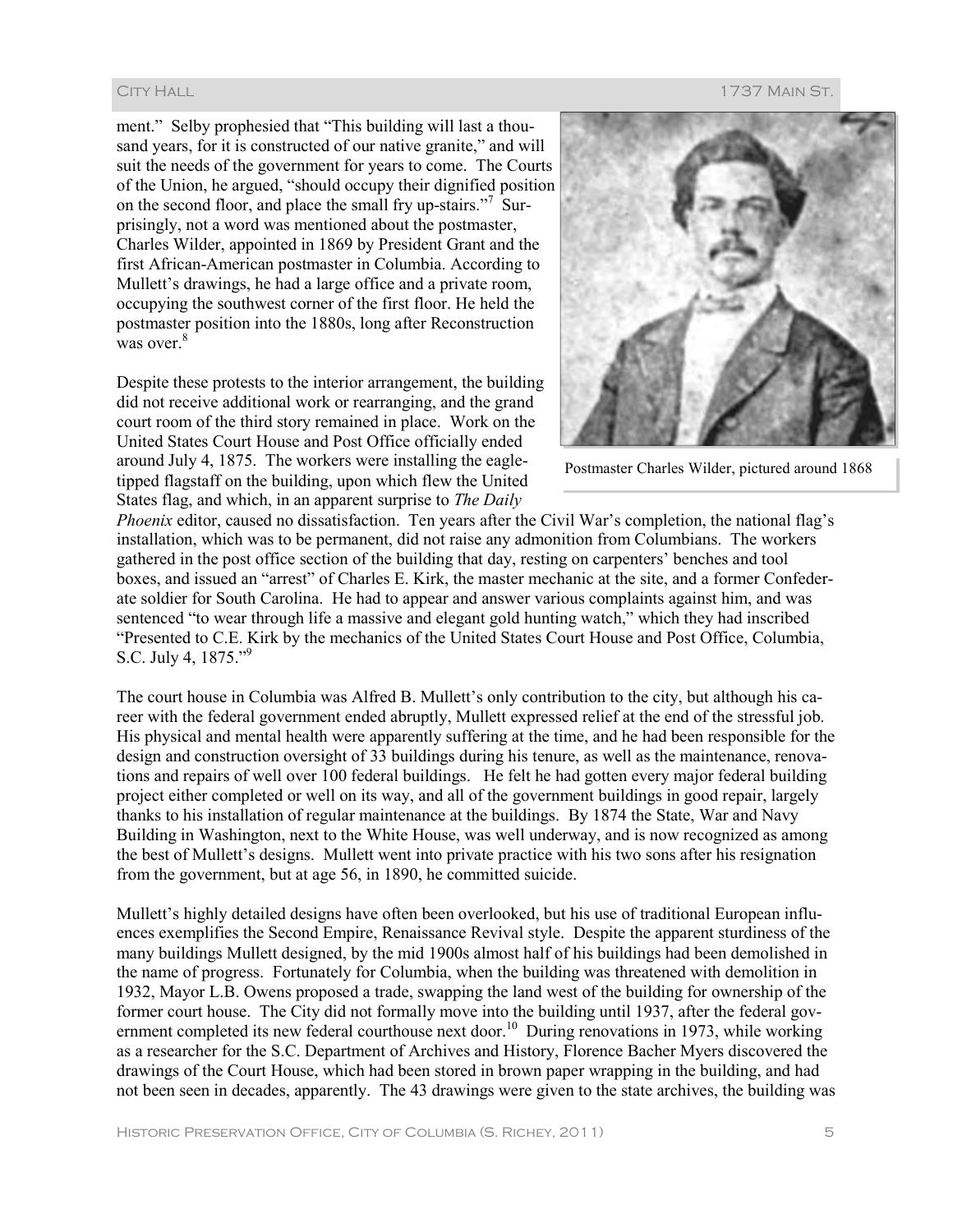placed on the National Register of Historic Places, and Myers organized an exhibit of the selected drawings at the Columbia Museum of Art, with a guest lecture by Mullett expert Dr. Lawrence Wodehouse.

Many of the colorful drawings have been reproduced, framed and hung on the walls of the City Council chambers, on the third floor of the building. They show a great attention to detail, both interior and exterior, by Mullett. Essentially a rectangular plan, nine bays long and three bays wide, each elevation is distinguished by a central projecting pavilion. All four facades of the three-story building are treated equally, since the building was meant to be seen from all sides. Prominent belt courses separate the stories, with projecting cornices and a projecting string course running below the windows of the second and third stories. A widely projecting cornice below the roof parapet runs around each side of the building, with elaborately carved consoles. The pediments of the north and south pavilions also have rows of dentils and fluted freezes in the cornice. Keystones and radiating voussiors are above the first-story arched windows and doors, while the windows on the upper floors are square headed, highlighted by pediments on the second floor and molded surrounds on the third. Above the third-story windows on the north and south projecting pavilions are round openings, called oculi. The interior has undergone extensive renovations since 1875. The first and second stories have been altered significantly, though the third story chamber room retains a high degree of integrity, save for the dropped ceiling that now hides the skylight. The intricate plaster details of the interior walls in the chamber contrast with the wide hardwood trim.<sup>11</sup> Although the proposed tower in Mullett's drawings was never built, the building does not suffer from its absence. Truly an architectural and historical gem in the heart of the city, this building is a unique, visually stunning landmark.



Historic Preservation Office, City of Columbia (S. Richey, 2011) 6